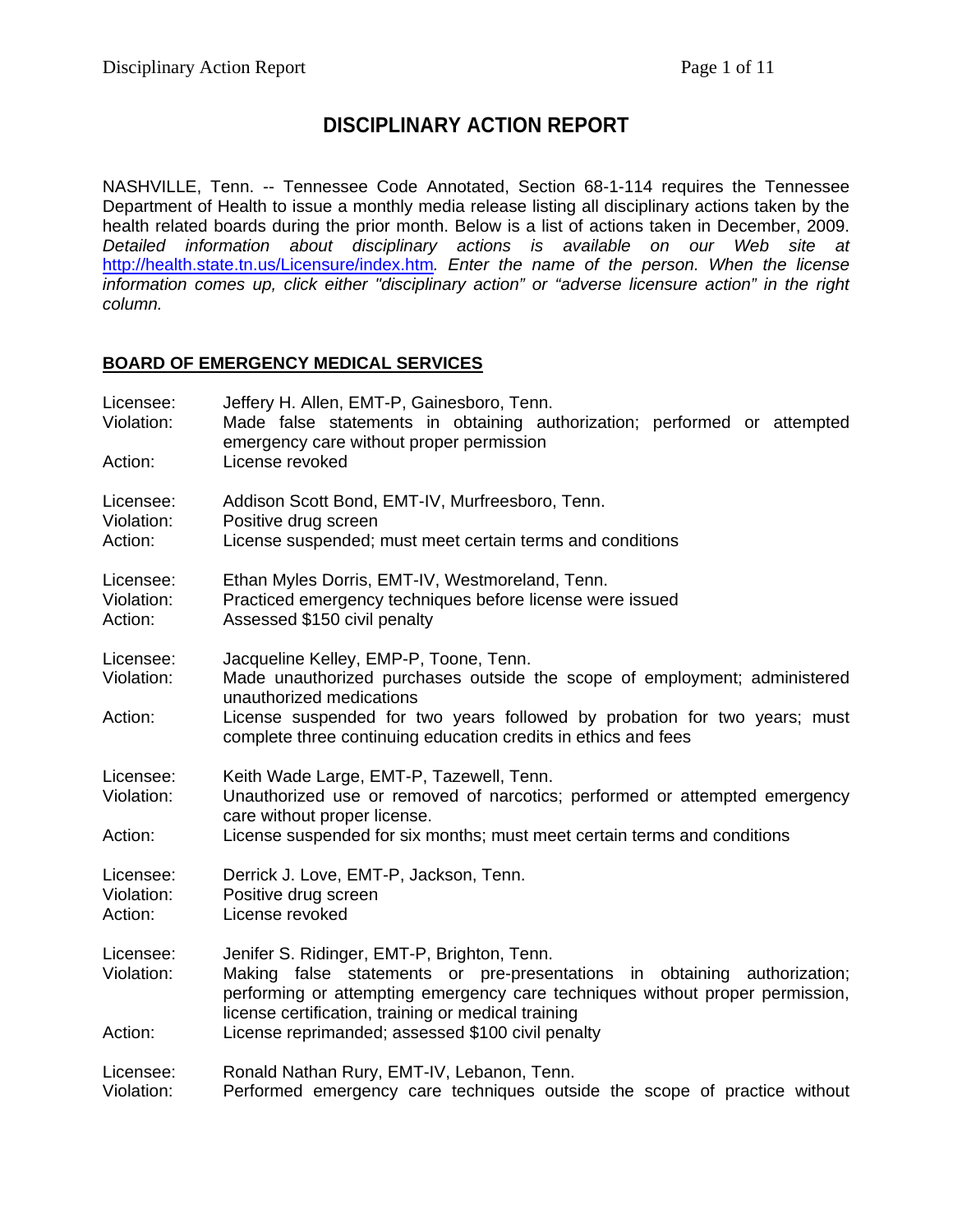| Action:    | medical direction<br>License placed on probation for one year; assessed \$100 civil penalty |
|------------|---------------------------------------------------------------------------------------------|
| Licensee:  | Michael D. Smith, EMT-IV, Gainesboro, Tenn.                                                 |
| Violation: | Made false statements or representation in obtaining authorization                          |
| Action:    | License suspended for three months; must meet certain terms and conditions                  |

## **BOARD OF MEDICAL EXAMINERS**

| Licensee:<br>Violation:<br>Action: | Daniel S. Fearnow, M.D., Germantown, Tenn.<br>Allegedly selling prescriptions of controlled substances to individuals without<br>legitimate medical reason<br>License summarily suspended               |
|------------------------------------|---------------------------------------------------------------------------------------------------------------------------------------------------------------------------------------------------------|
| Licensee:<br>Violation:<br>Action: | Elizabeth Ellis Reimers, M.D., Winchester, Tenn.<br>Indicted for two counts of distribution of controlled substances and for causing the<br>deaths of certain patients<br>License temporarily suspended |

# **BOARD OF NURSING**

| Licensee:               | Teresa A. Alexander, LPN, Murfreesboro, Tenn.                                                                                                                                                                                            |
|-------------------------|------------------------------------------------------------------------------------------------------------------------------------------------------------------------------------------------------------------------------------------|
| Violation:              | Violation of board order                                                                                                                                                                                                                 |
| Action:                 | License revoked; assessed \$100 civil penalty, assessed costs                                                                                                                                                                            |
| Licensee:               | Amber N. Anderson, LPN, Church Hill, Tenn.*                                                                                                                                                                                              |
| Violation:              | Forged prescriptions without proper authorization for her own personal use                                                                                                                                                               |
| Action:                 | License suspended; must meet certain terms and conditions                                                                                                                                                                                |
| Licensee:<br>Violation: | Jennifer Aspden, RN, Murfreesboro, Tenn.*<br>Removed controlled substances from the pharmacy without authorization for her<br>own personal use; admitted to self medication while on duty; positive drug screen;<br>forged prescriptions |
| Action:                 | License placed on probation to run concurrent with contract already in place with<br>the Tennessee Professional Assistance Program                                                                                                       |
| Licensee:               | Rebecca Turnbo Bates, RN, Hohenwald, Tenn.                                                                                                                                                                                               |
| Violation:              | Guilty of a crime                                                                                                                                                                                                                        |
| Action:                 | License suspended; must meet certain terms and conditions                                                                                                                                                                                |
| Licensee:               | Zipporah Kezia Bates, RN, Tazewell, Tenn *                                                                                                                                                                                               |
| Violation:              | Action taken by the state of Kentucky                                                                                                                                                                                                    |
| Action:                 | License revoked                                                                                                                                                                                                                          |
| Licensee:               | Michele G. Beecham, LPN, Henry, Tenn.                                                                                                                                                                                                    |
| Violation:              | Positive drug screen                                                                                                                                                                                                                     |
| Action:                 | License suspended; must meet certain terms and conditions                                                                                                                                                                                |
| Licensee:               | Jason D. Benton, RN, Nolensville, Tenn. *                                                                                                                                                                                                |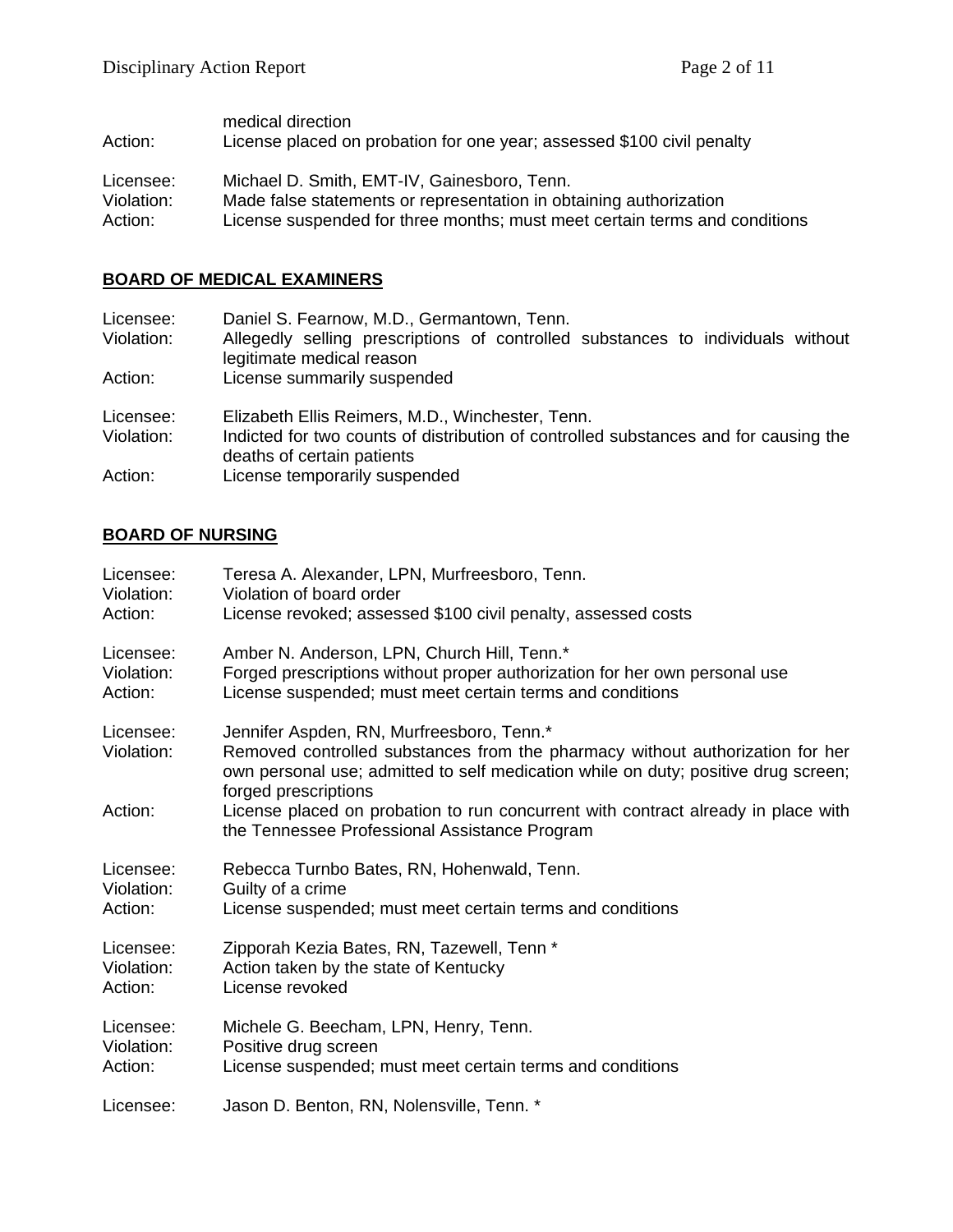| Violation:<br>Action:              | Guilty of a crime<br>License reprimanded                                                                                                                                                                                                                                                                                                                              |  |
|------------------------------------|-----------------------------------------------------------------------------------------------------------------------------------------------------------------------------------------------------------------------------------------------------------------------------------------------------------------------------------------------------------------------|--|
| Licensee:<br>Violation:<br>Action: | Teresa Birdsong, RN, Arlington, Tenn.*<br>Guilty of a crime; unauthorized removal of controlled substances<br>License placed on probation for three years; must meet certain terms and<br>conditions                                                                                                                                                                  |  |
| Licensee:<br>Violation:<br>Action: | Vikki Harrison Bowers, RN, Collierville, Tenn.<br>Action taken by the state of Kentucky<br>License suspended; must meet certain terms and conditions                                                                                                                                                                                                                  |  |
| Licensee:<br>Violation:<br>Action: | Jamie L. Brown, RN, Bethel Springs, Tenn.<br>Improper documentation of narcotic control sheets; improper correction of<br>documentation errors; impaired while on duty; diverted controlled substances for<br>her own personal use; ingested controlled substance while on duty<br>License placed on probation to run concurrent with contract already in placed with |  |
|                                    | the Tennessee Professional Assistance Program                                                                                                                                                                                                                                                                                                                         |  |
| Licensee:<br>Violation:            | Terry L. Brown, LPN, White House, Tenn.<br>Guilty of a crime; positive drug screen; impaired while on duty; administered<br>medication not authorized by the physician                                                                                                                                                                                                |  |
| Action:                            | License suspended; must meet certain terms and conditions                                                                                                                                                                                                                                                                                                             |  |
| Licensee:<br>Violation:<br>Action: | Jennifer T. Buck, RN, Johnson City, Tenn.<br>Diverted narcotics while on duty; failed to document administration of narcotics in<br>patient records positive drug screen<br>License place on probation to run concurrent with contract already in place with<br>the Tennessee Professional Assistance Program                                                         |  |
| Licensee:<br>Violation:<br>Action: | Bobbie Jo. L. Bush, RN, Memphis, Tenn.<br>Forged a prescription for narcotics<br>License placed on probation to run concurrent with contract already in place with<br>the Tennessee Professional Assistance Program                                                                                                                                                   |  |
| Licensee:<br>Violation:<br>Action: | Carrye Centimole-Buie, RN, Nashville, Tenn.<br>Positive drug screen<br>License placed on probation to run concurrent with contract already in place with<br>the Tennessee Professional Assistance Program                                                                                                                                                             |  |
| Licensee:<br>Violation:<br>Action: | Diane Helen Clark, RN, Kingston, Tenn.<br>Diverted narcotics while on duty<br>License revoked; assessed \$2,000 civil penalty, plus costs                                                                                                                                                                                                                             |  |
| Licensee:<br>Violation:<br>Action: | Amy R. Cobble, RN, Greeneville, Tenn.<br>Impaired while on duty; diverted medication from patients' homes and employer<br>License voluntarily surrendered/revoked                                                                                                                                                                                                     |  |
| Licensee:<br>Violation:<br>Action: | Deszmer L. Cole, LPN, Johnson City, Tenn.<br>Guilty of a crime<br>License suspended;, must meet certain terms and conditions                                                                                                                                                                                                                                          |  |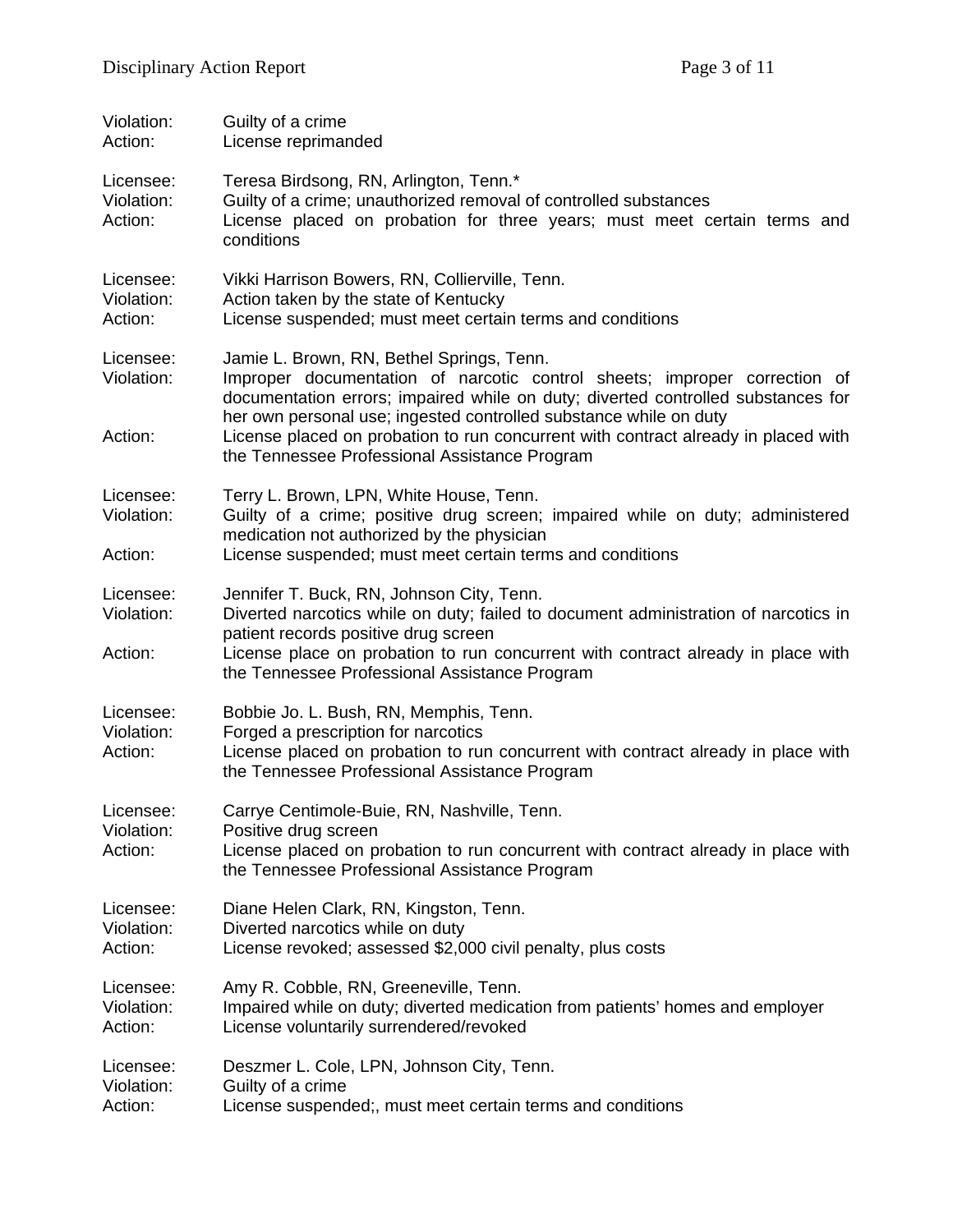| Licensee:                          | Linda K. Cole, LPN, Nasvhille, Tenn.                                                                                                                                                                                                                                                                                                                                                                                                                   |  |
|------------------------------------|--------------------------------------------------------------------------------------------------------------------------------------------------------------------------------------------------------------------------------------------------------------------------------------------------------------------------------------------------------------------------------------------------------------------------------------------------------|--|
| Violation:                         | Diversion of controlled substances; impaired while on duty                                                                                                                                                                                                                                                                                                                                                                                             |  |
| Action:                            | License suspended;, must meet certain terms and conditions                                                                                                                                                                                                                                                                                                                                                                                             |  |
| Licensee:                          | Melinda Gail Danford, RN, Oak Ridge, Tenn.                                                                                                                                                                                                                                                                                                                                                                                                             |  |
| Violation:                         | Impaired while on duty                                                                                                                                                                                                                                                                                                                                                                                                                                 |  |
| Action:                            | License suspended; must meet certain terms and conditions                                                                                                                                                                                                                                                                                                                                                                                              |  |
| Licensee:                          | Monica Lynn Daniels, RN, Antioch, Tenn.                                                                                                                                                                                                                                                                                                                                                                                                                |  |
| Violation:                         | Action taken by the state of Alaska                                                                                                                                                                                                                                                                                                                                                                                                                    |  |
| Action:                            | License placed on probation to run concurrent with Alaska action                                                                                                                                                                                                                                                                                                                                                                                       |  |
| Licensee:<br>Violation:<br>Action: | Andrew S. Delong, LPN, Nashville, Tenn.<br>medication<br>medications<br>without<br>documenting<br>Various<br>errors;<br>removed<br>administration; changing a medication count without reporting the error<br>License placed on probation to run concurrent with contract already in place with<br>the Tennessee Professional Assistance Program; must submit three continuing<br>education hours in charting, six hours in ethics; and assessed costs |  |
| Licensee:<br>Violation:<br>Action: | Angela L. Dennie, RN, Bartlett, Tenn.<br>Unauthorized removal of a controlled substance; failed to maintain proper<br>documentation of patient records<br>License suspended; must meet certain terms and conditions                                                                                                                                                                                                                                    |  |
| Licensee:                          | Ann Delores Dodd, RN, Nashville, Tenn.*                                                                                                                                                                                                                                                                                                                                                                                                                |  |
| Violation:                         | Guilty of a crime; addicted to alcohol or drugs                                                                                                                                                                                                                                                                                                                                                                                                        |  |
| Action:                            | License suspended; must meet certain terms and conditions                                                                                                                                                                                                                                                                                                                                                                                              |  |
| Licensee:<br>Violation:<br>Action: | Suzette Dorton, RN, Jonesborough, Tenn.<br>Positive drug screen; diversion of controlled substances without authorization<br>License placed on probation to run concurrent with contract already in place with<br>the Tennessee Professional Assistance Program                                                                                                                                                                                        |  |
| Licensee:                          | Sharron L Case Earl, LPN, Nashville, Tenn.                                                                                                                                                                                                                                                                                                                                                                                                             |  |
| Violation:                         | Authorized prescription refills for coworkers who were not patients                                                                                                                                                                                                                                                                                                                                                                                    |  |
| Action:                            | License reprimanded; must meet certain terms and conditions                                                                                                                                                                                                                                                                                                                                                                                            |  |
| Licensee:<br>Violation:<br>Action: | Donna M. Earley, LPN, Mount Juliet, Tenn.<br>Positive drug screen; patient abandonment or neglect<br>License placed on probation; must submit to evaluation with the Tennessee<br>Professional Assistance Program within 30 days                                                                                                                                                                                                                       |  |
| Licensee:<br>Violation:<br>Action: | Mary Edwards, RN, Jackson, Tenn.<br>Diversion of a controlled substance; impaired while on duty<br>License placed on probation; must submit to evaluation with the Tennessee<br>Professional Assistance Program within 30 days                                                                                                                                                                                                                         |  |
| Licensee:                          | Deborah S. Elms, LPN, Clarksville, Tenn.                                                                                                                                                                                                                                                                                                                                                                                                               |  |
| Violation:                         | Patient neglect                                                                                                                                                                                                                                                                                                                                                                                                                                        |  |
| Action:                            | License reprimanded                                                                                                                                                                                                                                                                                                                                                                                                                                    |  |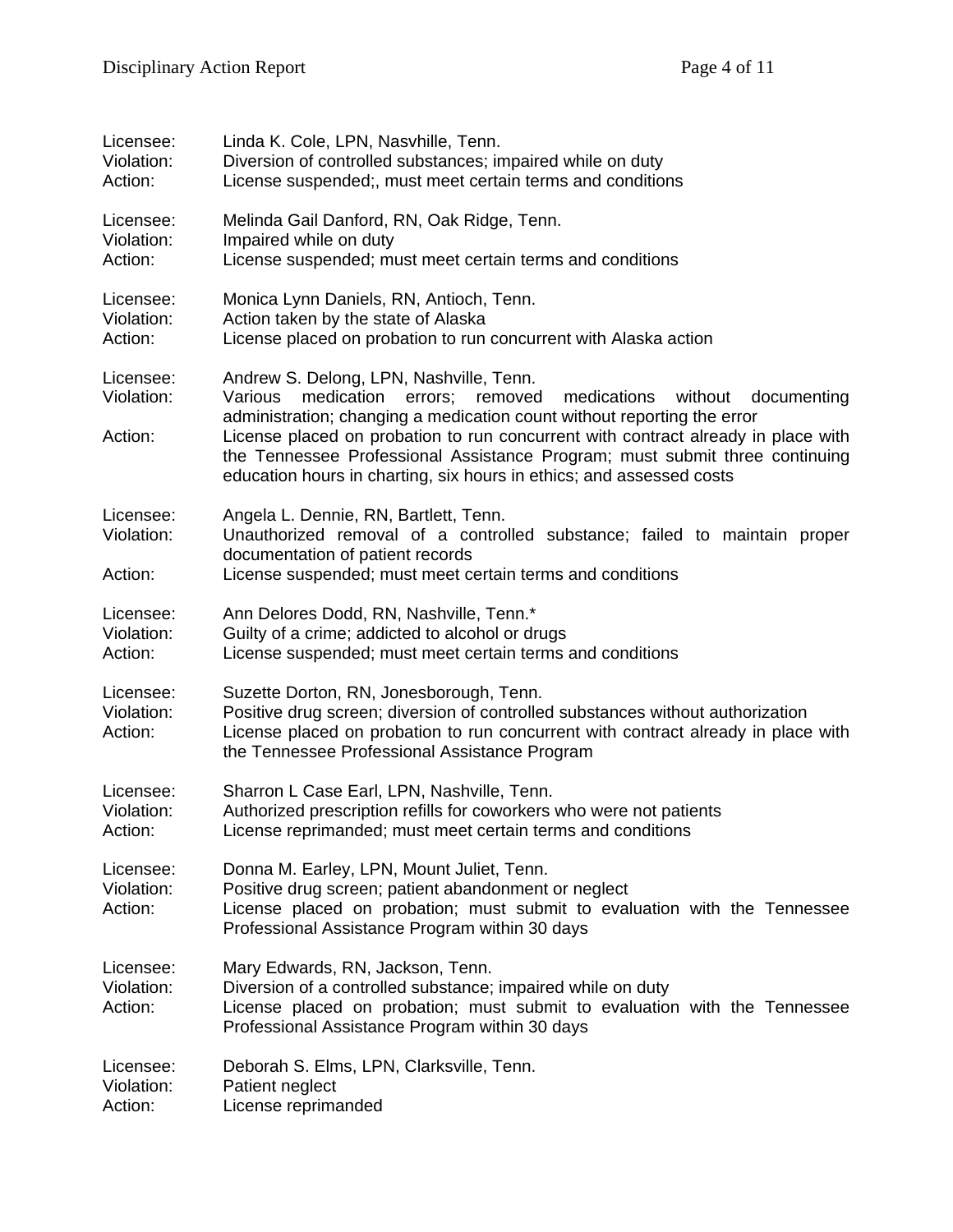| Licensee:                          | Lori A. Fagan, LPN, Erwin, Tenn.*                                                                                                                                                                                          |  |
|------------------------------------|----------------------------------------------------------------------------------------------------------------------------------------------------------------------------------------------------------------------------|--|
| Violation:                         | Guilty of a crime                                                                                                                                                                                                          |  |
| Action:                            | License revoked                                                                                                                                                                                                            |  |
| Licensee:<br>Violation:            | Sherrie Faulk, LPN, Hickory Valley, Tenn.<br>Unauthorized removal a drug without authorization; altered drug administration<br>record                                                                                      |  |
| Action:                            | License placed on probation for one year; must submit six continuing education<br>hours in ethics                                                                                                                          |  |
| Licensee:                          | Marcos Demoura Filho, RN, Kingsport, Tenn.                                                                                                                                                                                 |  |
| Violation:                         | Impaired while on drug; positive drug screen                                                                                                                                                                               |  |
| Action:                            | License suspended; must meet certain terms and conditions                                                                                                                                                                  |  |
| Licensee:                          | Francis J. Fox, RN, Knoxville, Tenn.                                                                                                                                                                                       |  |
| Violation:                         | Placed on abuse registry                                                                                                                                                                                                   |  |
| Action:                            | License to remain on probation for one more year                                                                                                                                                                           |  |
| Licensee:                          | Terrie L. Gibson-Potts, RN, Oak Ridge, Tenn.                                                                                                                                                                               |  |
| Violation:                         | Violation of board order                                                                                                                                                                                                   |  |
| Action:                            | License revoked                                                                                                                                                                                                            |  |
| Licensee:                          | Betty L. Goodwin, RN, Oak Ridge, Tenn.                                                                                                                                                                                     |  |
| Violation:                         | Violation of board order                                                                                                                                                                                                   |  |
| Action:                            | License voluntarily surrendered/revoked                                                                                                                                                                                    |  |
| Licensee:                          | Paula Faye Gordon, LPN, Martin, Tenn.                                                                                                                                                                                      |  |
| Violation:                         | Guilty of a crime; failed to notify the board of action taken by state of Kentucky                                                                                                                                         |  |
| Action:                            | License revoked                                                                                                                                                                                                            |  |
| Licensee:<br>Violation:<br>Action: | Melissa J. Graybeal, LPN, Bluff City, Tenn.<br>Action taken by the state of Virginia<br>License placed on probation to run concurrent with contract already in place with<br>the Tennessee Professional Assistance Program |  |
| Licensee:<br>Violation:            | Jean Anne Greene, RN, Kingsport, Tenn.<br>Diverted narcotics from the workplace; made incorrect entries in patient records;<br>tested positive on urine and hair drug test; impaired while on duty                         |  |
| Action:                            | License placed on probation to run concurrent with contract already in place with<br>the Tennessee Professional Assistance Program                                                                                         |  |
| Licensee:<br>Violation:<br>Action: | Sheila J. Gregory, RN, Pegram, Tenn.<br>Failure to comply with the terms of monitoring contract with the Tennessee<br>Professional Assistance Program<br>License revoked                                                   |  |
| Licensee:                          | Patricia L. Gregory, LPN, Lafayette, Tenn.                                                                                                                                                                                 |  |
| Violation:                         | Guilty of a crime                                                                                                                                                                                                          |  |
| Action:                            | License voluntarily surrendered/revoked; assessed costs                                                                                                                                                                    |  |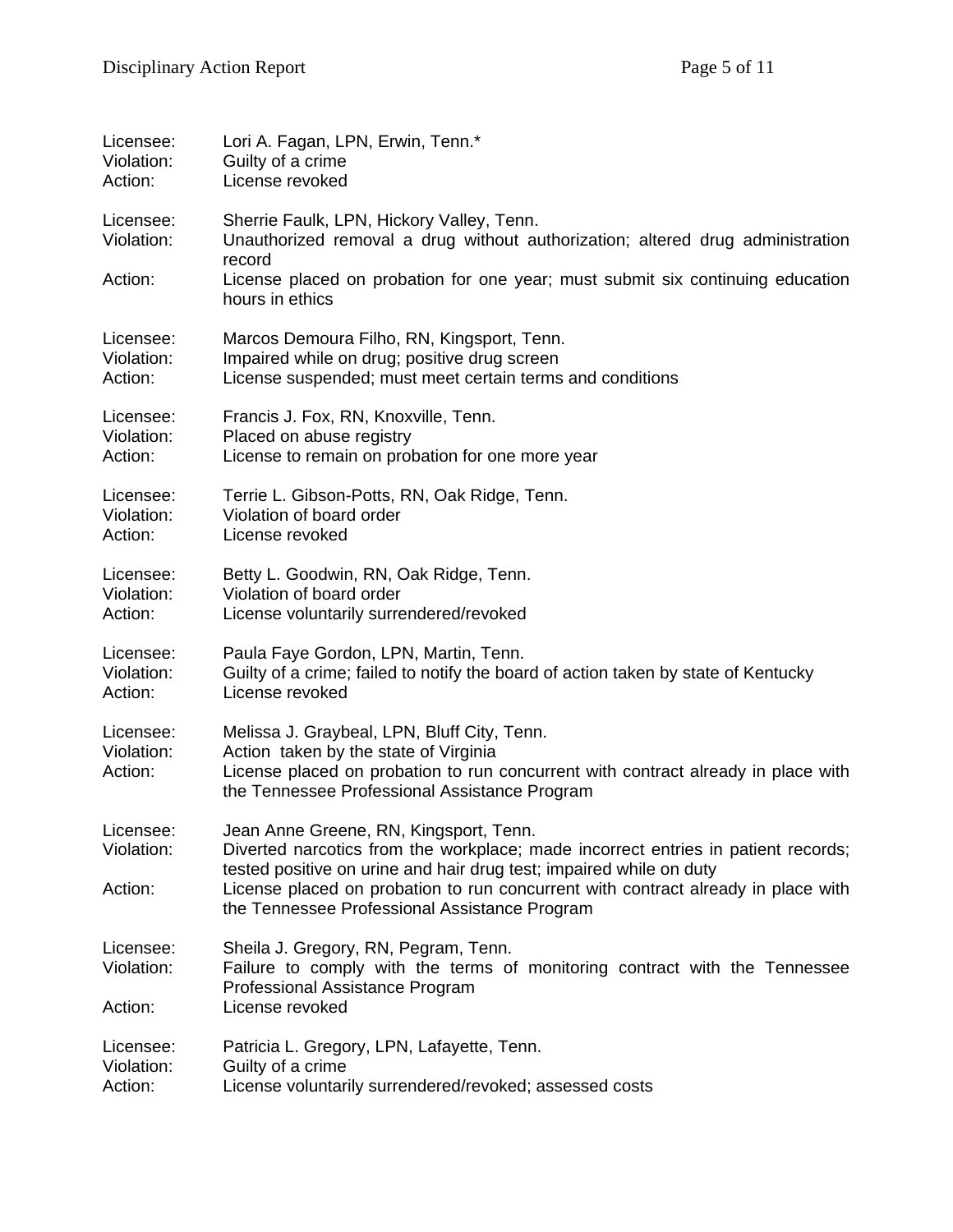| Licensee:                          | Merrijane Robison Hall, LPN, Cookeville, Tenn.                                                                                                                                                                                                                |  |
|------------------------------------|---------------------------------------------------------------------------------------------------------------------------------------------------------------------------------------------------------------------------------------------------------------|--|
| Violation:                         | Guilty of a crime                                                                                                                                                                                                                                             |  |
| Action:                            | License revoked                                                                                                                                                                                                                                               |  |
| Licensee:                          | Cheryl Diane Hamilton-Leblanc LPN, Hendersonville, Tenn.                                                                                                                                                                                                      |  |
| Violation:                         | Various medication errors                                                                                                                                                                                                                                     |  |
| Action:                            | License placed on probation; must meet certain terms and conditions                                                                                                                                                                                           |  |
| Licensee:                          | Danielle F. Hart, LPN, Trenton, Tenn.                                                                                                                                                                                                                         |  |
| Violation:                         | Violation of board order                                                                                                                                                                                                                                      |  |
| Action:                            | License voluntarily surrendered/revoked                                                                                                                                                                                                                       |  |
| Licensee:                          | Kim M. Hauri, LPN, Lafayette, Tenn.                                                                                                                                                                                                                           |  |
| Violation:                         | Guilty of a crime                                                                                                                                                                                                                                             |  |
| Action:                            | License voluntarily surrendered/revoked                                                                                                                                                                                                                       |  |
| Licensee:                          | Angie Marsella Heatwole, RN, Jellico, Tenn.                                                                                                                                                                                                                   |  |
| Violation:                         | Action taken by the state of Kentucky                                                                                                                                                                                                                         |  |
| Action:                            | License revoked                                                                                                                                                                                                                                               |  |
| Licensee:                          | Gary D. Henderson, RN, Knoxville, Tenn.                                                                                                                                                                                                                       |  |
| Violation:                         | Unauthorized removal of narcotics without authorization                                                                                                                                                                                                       |  |
| Action:                            | License suspended; must meet certain terms and conditions                                                                                                                                                                                                     |  |
| Licensee:                          | Pamela Gail Holder, RN, Signal Mountain, Tenn.                                                                                                                                                                                                                |  |
| Violation:                         | Guilty of a crime                                                                                                                                                                                                                                             |  |
| Action:                            | License voluntarily surrendered/revoked                                                                                                                                                                                                                       |  |
| Licensee:<br>Violation:<br>Action: | Nancy A. Hummel, RN, Bartlett, Tenn.<br>Unauthorized removal of narcotics without authorization; impaired while on duty<br>License placed on probation to run concurrent with contract already in place with<br>the Tennessee Professional Assistance Program |  |
| Licensee:                          | Sandy Brook Jennings, LPN, Morrison, Tenn.                                                                                                                                                                                                                    |  |
| Violation:                         | Impersonating another license practitioner                                                                                                                                                                                                                    |  |
| Action:                            | License suspended; must meet certain terms and conditions                                                                                                                                                                                                     |  |
| Licensee:                          | Deborah D. Kahler, LPN, Gallatin, Tenn.***                                                                                                                                                                                                                    |  |
| Violation:                         | Diverted medications intended for her patients                                                                                                                                                                                                                |  |
| Action:                            | License revoked; assessed \$13,000 civil penalty, plus costs                                                                                                                                                                                                  |  |
| Licensee:<br>Violation:            | Robin L. Keller, RN, Lebanon, Tenn.*<br>Diversion of controlled substances; positive drug screen; failed to follow evaluation<br>recommendations of the Tennessee Professional Assistance Program for inpatient<br>treatment                                  |  |
| Action:                            | License suspended; must meet certain terms and conditions                                                                                                                                                                                                     |  |
| Licensee:<br>Violation:            | Beverly A. Knott, LPN, Madison, Tenn.<br>Unauthorized removal of controlled substances without authorization; positive drug<br>screen; impaired while on duty                                                                                                 |  |
| Action:                            | License placed on probation to run concurrent with contract already in place with                                                                                                                                                                             |  |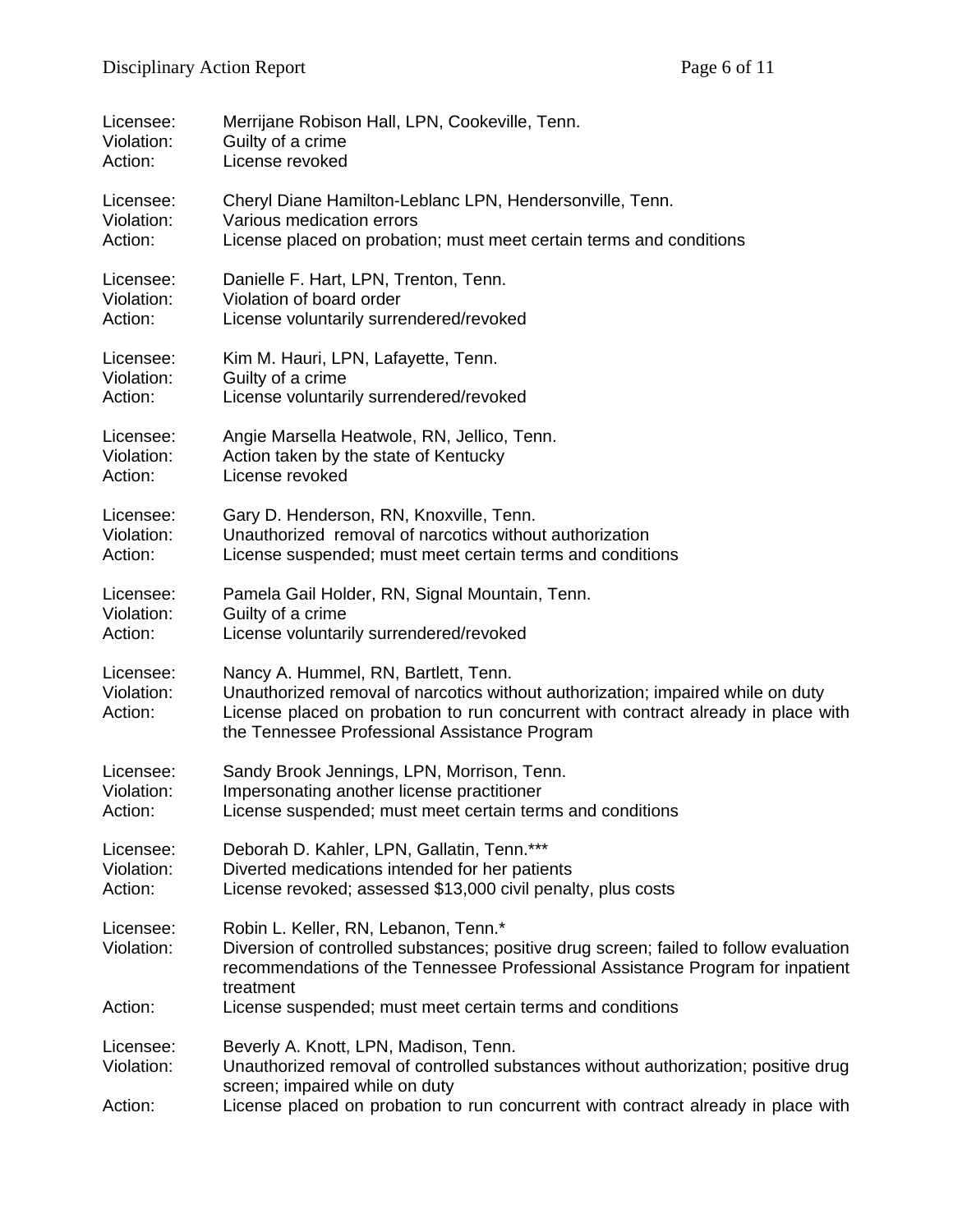|                                    | the Tennessee Professional Assistance Program                                                                                                                                                                                                                                           |  |  |
|------------------------------------|-----------------------------------------------------------------------------------------------------------------------------------------------------------------------------------------------------------------------------------------------------------------------------------------|--|--|
| Licensee:                          | Rita J. Laney, RN Virginia License, Wise, Va.                                                                                                                                                                                                                                           |  |  |
| Violation:                         | Positive drug screen                                                                                                                                                                                                                                                                    |  |  |
| Action:                            | Privilege to practice in Tennessee revoked                                                                                                                                                                                                                                              |  |  |
| Licensee:                          | Brandon Renee Laverdet, RN, Oakland, Tenn.                                                                                                                                                                                                                                              |  |  |
| Violation:                         | Unauthorized removal of controlled substances without authorization                                                                                                                                                                                                                     |  |  |
| Action:                            | License suspended; must meet certain terms and conditions                                                                                                                                                                                                                               |  |  |
| Licensee:                          | Kathy Kane Lowe, RN, Kingsport, Tenn.                                                                                                                                                                                                                                                   |  |  |
| Violation:                         | Unauthorized removal of narcotics without authorization                                                                                                                                                                                                                                 |  |  |
| Action:                            | License revoked                                                                                                                                                                                                                                                                         |  |  |
| Licensee:<br>Violation:<br>Action: | Adele D. McCall, RN, Memphis, Tenn.<br>Unauthorized removal of narcotics without authorization; refused drug screen<br>License placed on probation to run concurrent with contract already in place with<br>the Tennessee Professional Assistance Program                               |  |  |
| Licensee:                          | Jennifer Eileen McConnaughey, RN, Sahuarita, Ariz.                                                                                                                                                                                                                                      |  |  |
| Violation:                         | Action taken by the state of Arizona                                                                                                                                                                                                                                                    |  |  |
| Action:                            | License revoked; assessed costs                                                                                                                                                                                                                                                         |  |  |
| Licensee:                          | Donna Lynn Morgan, LPN, Mt. Carmel, Tenn.                                                                                                                                                                                                                                               |  |  |
| Violation:                         | Positive drug screen; impaired while on duty                                                                                                                                                                                                                                            |  |  |
| Action:                            | License revoked                                                                                                                                                                                                                                                                         |  |  |
| Licensee:<br>Violation:<br>Action: | David R. Moriarty, APN, RN, Smyrna, Tenn.<br>Removal of controlled substances for personal use<br>APN license voluntarily surrendered/revoked, RN license placed on probation to<br>run concurrent with contract already in place with the Tennessee Professional<br>Assistance Program |  |  |
| Licensee:                          | Lula E. Nash, RN, Pinson, Tenn.                                                                                                                                                                                                                                                         |  |  |
| Violation:                         | Forged and attempted to have filled prescriptions for own personal use                                                                                                                                                                                                                  |  |  |
| Action:                            | License suspended; must meet certain terms and conditions; assessed costs                                                                                                                                                                                                               |  |  |
| Licensee:<br>Violation:<br>Action: | Robbin Nash, LPN, Maryville, Tenn.<br>Failed to document medication administration of controlled substances<br>License suspended; must meet certain terms and conditions; assessed \$1,000<br>civil penalty, plus costs                                                                 |  |  |
| Licensee:                          | Kristen D. Ninness, LPN, Huntingdon, Tenn.                                                                                                                                                                                                                                              |  |  |
| Violation:                         | Unauthorized removal of a controlled substance without authorization                                                                                                                                                                                                                    |  |  |
| Action:                            | License suspended; must meet certain terms and conditions                                                                                                                                                                                                                               |  |  |
| Licensee:<br>Violation:<br>Action: | Ginger G. Parham, LPN, Ripley, Tenn.<br>Guilty of a crime; unauthorized removal of a controlled substance without<br>authorization; impaired while on duty<br>License suspended; must meet certain terms and conditions                                                                 |  |  |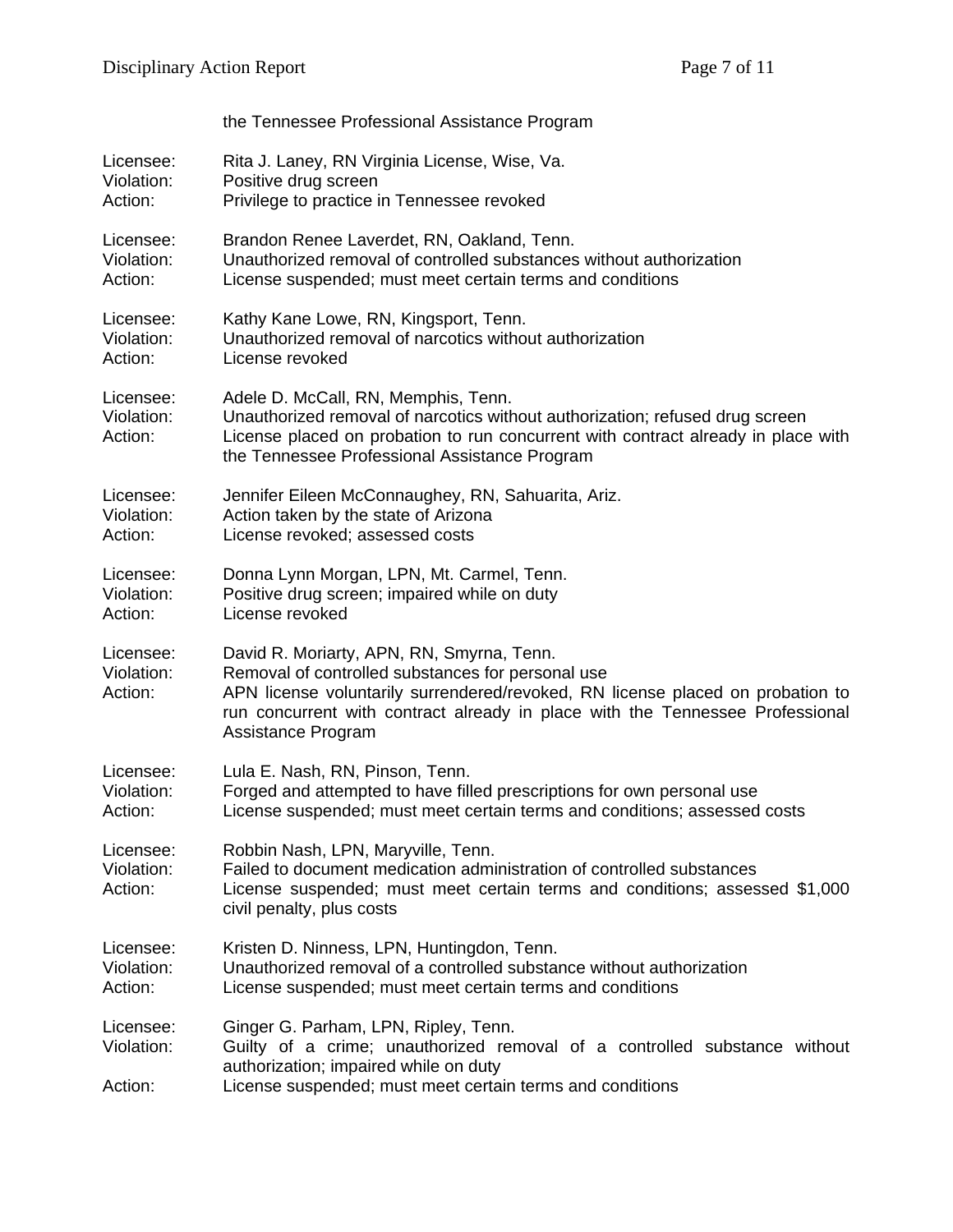| Licensee:                          | Gina H. Parks, LPN, Cleveland, Tenn.                                                                                                                                                                                                                                                        |  |
|------------------------------------|---------------------------------------------------------------------------------------------------------------------------------------------------------------------------------------------------------------------------------------------------------------------------------------------|--|
| Violation:                         | Guilty of a crime; failed to report criminal conviction to the board.                                                                                                                                                                                                                       |  |
| Action:                            | License suspended; must meet certain terms and conditions; assessed costs                                                                                                                                                                                                                   |  |
| Licensee:                          | Amber B. Burleson Rollins, LPN, Johnson City, Tenn.**                                                                                                                                                                                                                                       |  |
| Violation:                         | Violation of board order                                                                                                                                                                                                                                                                    |  |
| Action:                            | License revoked; assessed costs                                                                                                                                                                                                                                                             |  |
| Licensee:                          | Karen P. Scarbrough, RN, Friendship, Tenn.                                                                                                                                                                                                                                                  |  |
| Violation:                         | Violation of board order                                                                                                                                                                                                                                                                    |  |
| Action:                            | License revoked                                                                                                                                                                                                                                                                             |  |
| Licensee:                          | Andrea M. Simonetti, RN, Rogersville, Tenn.                                                                                                                                                                                                                                                 |  |
| Violation:                         | Violation of board order                                                                                                                                                                                                                                                                    |  |
| Action:                            | License revoked                                                                                                                                                                                                                                                                             |  |
| Licensee:<br>Violation:<br>Action: | Brooke M. Sissom, RN, Woodbury, Tenn.<br>Unauthorized removal of controlled substances without authorization; incorrect<br>entries in patient records<br>License placed on probation to run concurrent with contract already in place with<br>the Tennessee Professional Assistance Program |  |
| Licensee:<br>Violation:            | Donald A. Smith, RN, Chattanooga, Tenn.<br>Diverted narcotics from his workplace; gave narcotics to patients who did not have<br>physicians orders; failed to maintain accurate patient records; impaired while on<br>duty                                                                  |  |
| Action:                            | License suspended; must meet certain terms and conditions                                                                                                                                                                                                                                   |  |
| Licensee:                          | Andrea M. Simonetti, RN Rogersville, Tenn.                                                                                                                                                                                                                                                  |  |
| Violation:                         | In violation of board order                                                                                                                                                                                                                                                                 |  |
| Action:                            | License revoked                                                                                                                                                                                                                                                                             |  |
| Licensee:                          | Brenda A. Stockwell, RN, Palmer, Tenn.                                                                                                                                                                                                                                                      |  |
| Violation:                         | Unauthorized removal of narcotics without authorization                                                                                                                                                                                                                                     |  |
| Action:                            | License suspended; must meet certain terms and conditions                                                                                                                                                                                                                                   |  |
| Licensee:                          | Sheri A. Svgdik, RN Cordova, Tenn.                                                                                                                                                                                                                                                          |  |
| Violation:                         | Guilty of a crime                                                                                                                                                                                                                                                                           |  |
| Action:                            | License revoked; assessed costs                                                                                                                                                                                                                                                             |  |
| Licensee:<br>Violation:<br>Action: | Danielle B. Taylor, RN, Kingsport, Tenn.<br>Admitted to writing prescriptions without a physician's authorization; taking and<br>being in possession of narcotics<br>License suspended; must meet certain terms and conditions                                                              |  |
| Licensee:                          | Kerri M. Thomas, RN, Knoxville, Tenn.                                                                                                                                                                                                                                                       |  |
| Violation:                         | Diversion of controlled substance                                                                                                                                                                                                                                                           |  |
| Action:                            | License suspended; must meet certain terms and conditions                                                                                                                                                                                                                                   |  |
| Licensee:                          | Heather Monette Throckmorton, RN, Arlington, Tenn.                                                                                                                                                                                                                                          |  |
| Violation:                         | Failed to document the administration of narcotics on patients medical records                                                                                                                                                                                                              |  |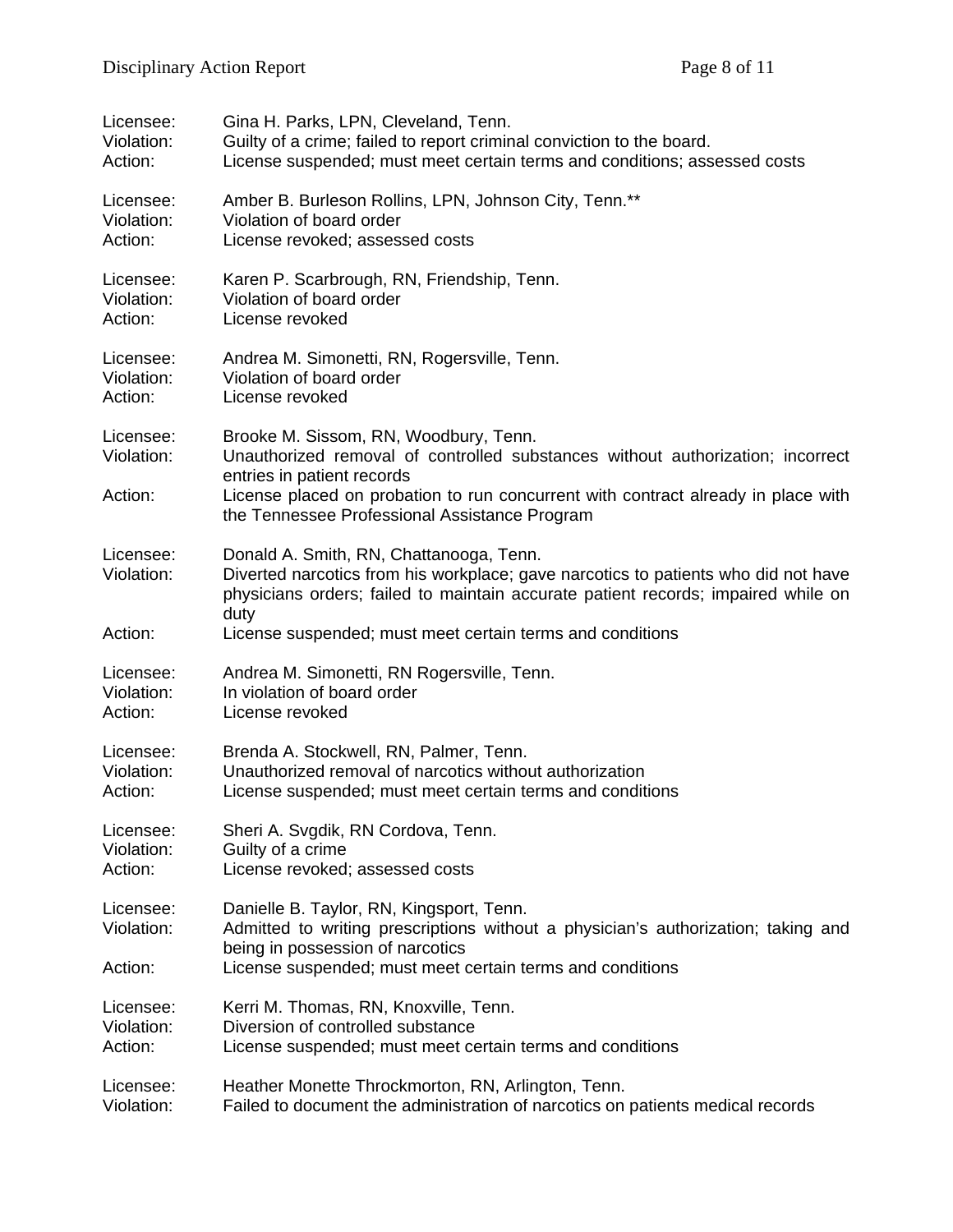- Action: License placed on probation, must undergo evaluation with the Tennessee Professional Assistance Program within 30 days, assessed costs
- Licensee: Wanda S. Webster, LPN, (Arizona licensee), Dickson, Tenn.
- Violation: Documentation errors; removal of controlled substances without physician's authorization
- Action: Privilege to practice in Tennessee Revoked

*\*These practitioner was disciplined on September 2, 2009 and the information was not available in time for inclusion in last month's news release.* 

*\*\*This practitioner was disciplined on April 27, 2009 and the information was not available for inclusion in May's news release*

*\*\*\*This practitioner was disciplined on April 2, 2009 and the information was not available for inclusion in May's news release*

#### **BOARD OF PHYSICAL THERAPY**

| Licensee: |  | Michael C. Cameron, P.T., Bristol, Tenn. |
|-----------|--|------------------------------------------|
|-----------|--|------------------------------------------|

Violation: Providing substandard care; engaging in sexual and ethical misconduct with patients

Action: License summarily suspended

#### **BOARD OF VETERINARY MEDICAL EXAMINERS**

| Licensee:<br>Violation:<br>Action: | Rita E. Buice, LVMT, Nashville, Tenn.<br>Practicing on a lapsed license<br>License placed on probation for two years; assessed \$2,550 civil penalty; plus<br>costs                |  |
|------------------------------------|------------------------------------------------------------------------------------------------------------------------------------------------------------------------------------|--|
| Licensee:<br>Violation:            | Arthur G. Conaway, DVM, Savannah, Tenn.<br>Dispensed controlled substances without a veterinarian-client-patient relationship<br>existing; unprofessional or unethical conduct     |  |
| Action:                            | License placed on probation for two years; must meet certain terms and<br>conditions; assessed \$4,000 civil penalty, plus costs                                                   |  |
| Licensee:<br>Violation:            | Louis S. Graham III, DVM, Hendersonville, Tenn.<br>Treated, professed to treat or issuing any pharmaceutical to any human; failed to<br>supervise persons delegated or assigned to |  |
| Action:                            | License placed on probation for three years; must meet certain terms and<br>conditions; assessed \$4,000 in civil penalties, plus costs                                            |  |
| Licensee:<br>Violation:<br>Action: | Dean B. Martin, DVM, Lexington, Tenn.<br>Practicing without a valid premises permit<br>Assessed \$2,450 civil penalty, plus costs                                                  |  |
| Individual:                        | Linda Montgomery, unlicensed, Hurtsboro, Ala.                                                                                                                                      |  |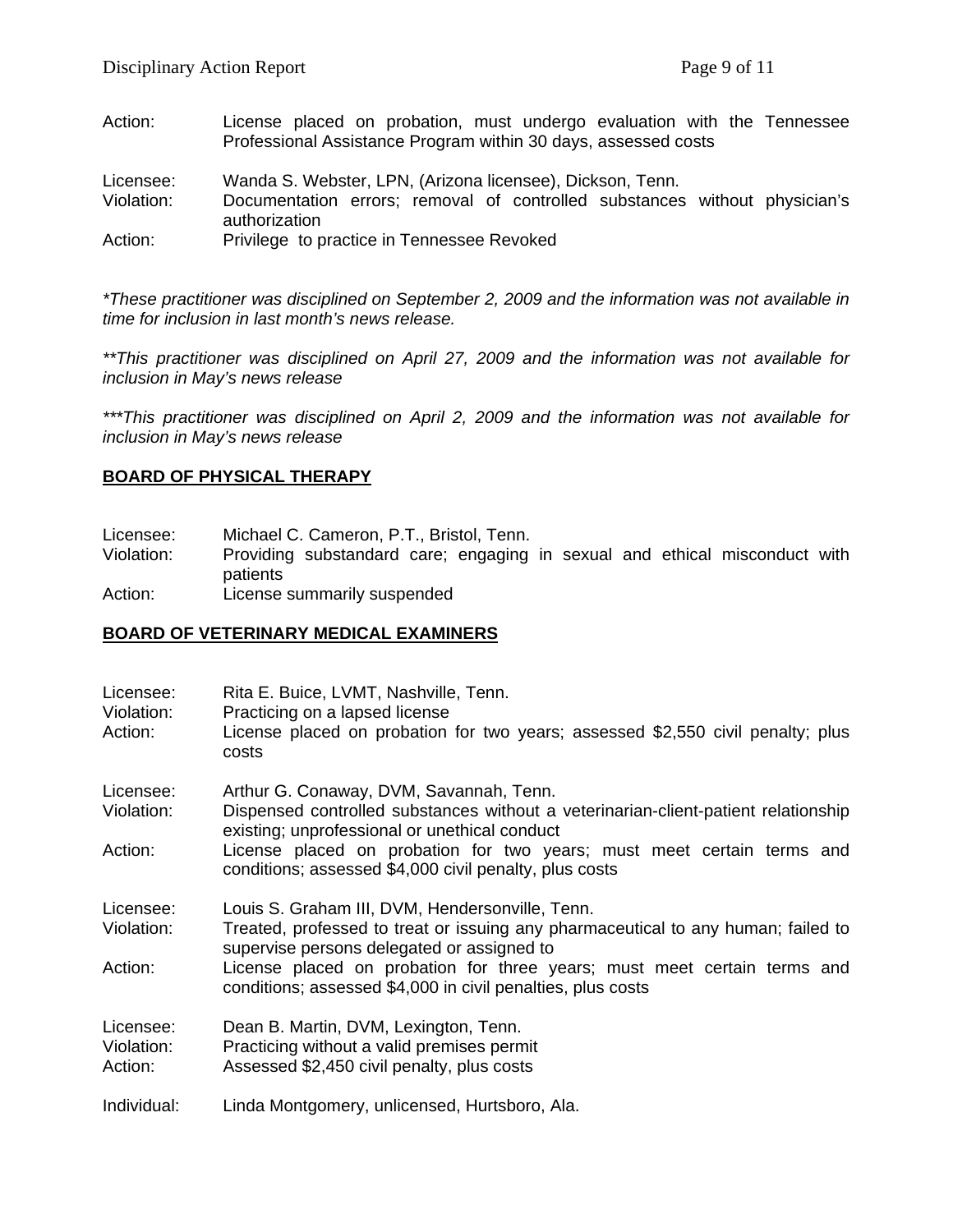| Violation:<br>Action:              | Practicing without a license<br>Cease and desist the practice of veterinary medicine; assessed \$2,000 civil<br>penalty, plus costs                                                                                                                                           |
|------------------------------------|-------------------------------------------------------------------------------------------------------------------------------------------------------------------------------------------------------------------------------------------------------------------------------|
| Licensee:<br>Violation:<br>Action: | Fatehkumar Pandya, DVM, Goodlettsville, Tenn.<br>Gross malpractice; failure to maintain a record for each companion animal<br>License placed on probation for not less than four years; must meet certain terms<br>and conditions; assessed \$2,000 civil penalty, plus costs |
| Licensee:<br>Violation:<br>Action: | Ralph W. Pope, Jr., DVM, Memphis, Tenn.<br>Allowed an individual to perform duties as a licensed veterinarian without a valid<br>license<br>Assessed \$5,000 civil penalty, plus costs                                                                                        |
| Licensee:<br>Violation:<br>Action: | Sandra A. Priest, DVM, Knoxville, Tenn.<br>Knowingly operated a facility without a valid premises permit<br>Assessed \$3,250 civil penalty, plus costs                                                                                                                        |
| Licensee:<br>Violation:<br>Action: | Pamela J. Webb, DVM, Jackson, Tenn.<br>Failed to disclose prior discipline when applying for licensure<br>License placed on probation for one year; assessed \$1,000 civil penalty; plus<br>costs                                                                             |

## **DECEMBER 2009 ABUSE REGISTRY PLACEMENTS**

| Individual: | Shera Bertram, Knoxville, Tenn.             |
|-------------|---------------------------------------------|
| Abuse:      | Neglect                                     |
| Action:     | <b>Placed on Abuse Registry</b>             |
| Individual: | Darrell Anthony Coleman, Greeneville, Tenn. |
| Abuse:      | Neglect                                     |
| Action:     | <b>Placed on Abuse Registry</b>             |
| Individual: | Lisa Dianne Cummins, Maury County, Tenn.    |
| Abuse:      | Physical                                    |
| Action:     | <b>Placed on Abuse Registry</b>             |
| Individual: | Georgia Fitzpatrick, Nashville, Tenn.       |
| Abuse:      | Physical                                    |
| Action:     | <b>Placed on Abuse Registry</b>             |
| Individual: | Eliza Foley, Chattanooga, Tenn.             |
| Abuse:      | Misappropriation                            |
| Action:     | <b>Placed on Abuse Registry</b>             |
| Individual: | William Harris, Nashville, Tenn.            |
| Abuse:      | Physical                                    |
| Action:     | <b>Placed on Abuse Registry</b>             |